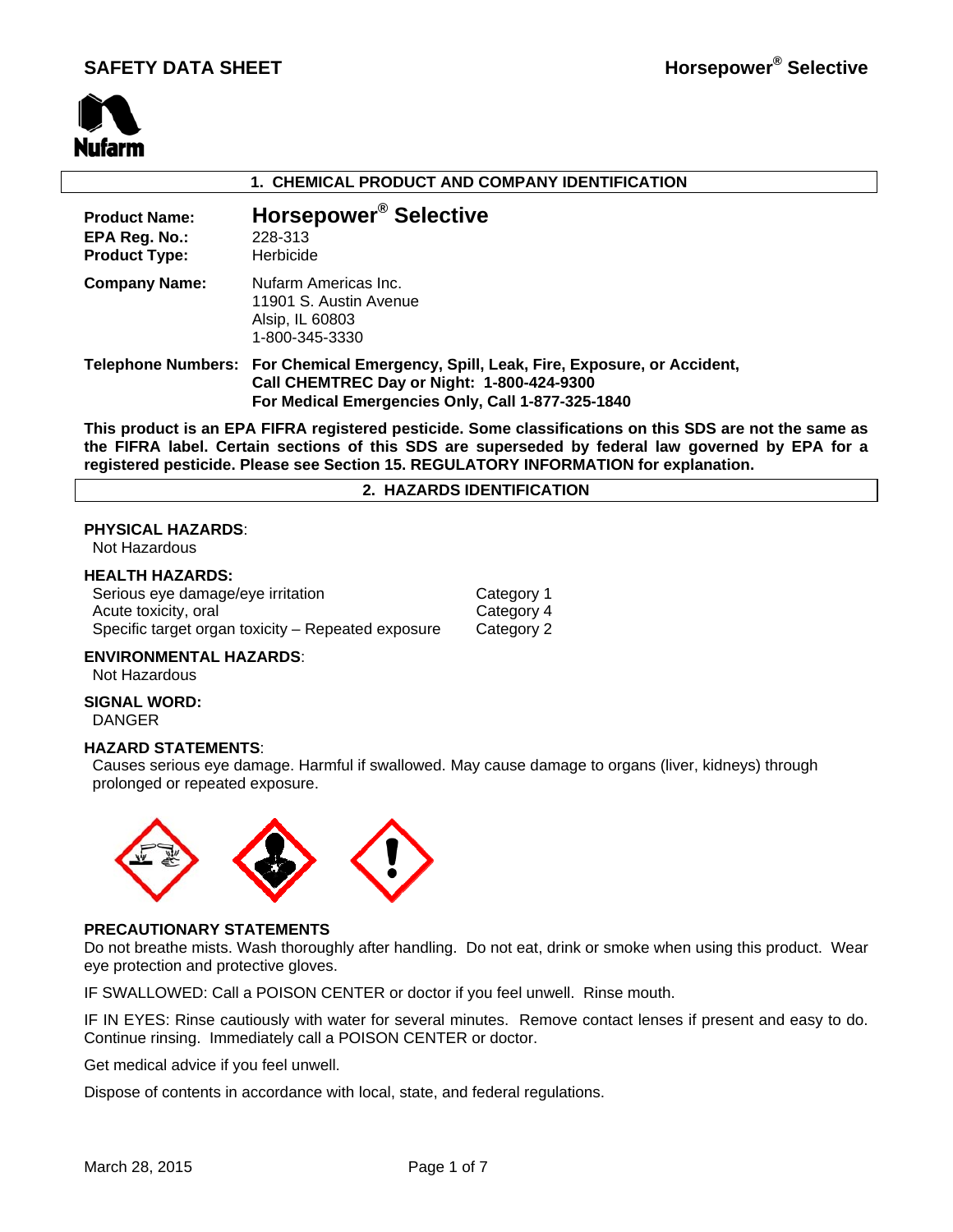## **3. COMPOSITION / INFORMATION ON INGREDIENTS**

| <b>COMPONENT</b>                                                | CAS NO.             | % BY WEIGHT         |
|-----------------------------------------------------------------|---------------------|---------------------|
| Dimethylamine Salt of 2-Methyl-4-Chlorophenoxyacetic Acid       | 2039-46-5           | $47.5 - 50.5$       |
| Triethylamine Salt of 3,5,6-Trichloro-2-Pyridinyloxyacetic Acid | 57213-69-1          | $5.3 - 5.9$         |
| Dimethylamine Salt of Dicamba (3,6-Dichloro-o-Anisic Acid)      | 2300-66-5           | $4.6 - 5.0$         |
| Other Ingredients                                               | <b>Trade Secret</b> | <b>Trade Secret</b> |

**Synonyms:** Mixture of MCPA, Triclopyr and Dicamba

Ingredients not precisely identified are proprietary or non-hazardous. Values are not product specifications.

## **4. FIRST AID MEASURES**

**If in Eyes:** Hold eye open and rinse slowly and gently with water for 15 to 20 minutes. Remove contact lenses, if present, after the first 5 minutes, then continue rinsing eye. Get immediate medical attention.

**If Swallowed:** Have person sip a glass of water if able to swallow. Do not induce vomiting unless told to do so by the poison control center or doctor. Do not give anything by mouth to an unconscious person. If symptoms develop, get medical attention.

**If on Skin or Clothing:** Take off contaminated clothing. Wash with soap and water Call a poison control center or doctor for treatment advice. Do not give anything by mouth to an unconscious person.

**If Inhaled:** Move person to fresh air. If symptoms develop, get medical advice.

**Most Important symptoms/effects, acute and delayed:** Causes severe eye irritation and possible damage. Harmful if swallowed. . If ingested or absorbed through the skin, may cause diarrhea, headache, nausea, and vomiting. Prolonged exposure may cause liver and kidney damage.

**Indication of Immediate medical attention and special treatment if needed:** This product is corrosive to the eyes. Seek immediate medical attention for eye exposure. Probable mucosal damage may contraindicate the use of gastric lavage.

## **5. FIRE FIGHTING MEASURES**

**Extinguishing Media:** Recommended for large fires: foam or water spray. Recommended for small fires: dry chemical or carbon dioxide.

**Special Fire Fighting Procedures:** Firefighters should wear NIOSH approved self-contained breathing apparatus and full fire-fighting turn out gear. Dike area to prevent runoff and contamination of water sources. Dispose of fire control water later.

**Unusual Fire and Explosion Hazards:** If water is used to fight fire or cool containers, dike to prevent runoff contamination of municipal sewers and waterways.

**Hazardous Decomposition Materials (Under Fire Conditions):** May produce gases such as hydrogen chloride and oxides of carbon and nitrogen.

## **6. ACCIDENTAL RELEASE MEASURES**

**Personal Precautions:** Wear appropriate protective gear for the situation. See Personal Protection information in Section 8.

**Environmental Precautions:** Prevent material from entering public sewer systems or any waterways. Do not flush to drain. Large spills to soil or similar surfaces may necessitate removal of topsoil. The affected area should be removed and placed in an appropriate container for disposal.

**Methods for Containment:** Dike spill using absorbent or impervious materials such as earth, sand or clay. Collect and contain contaminated absorbent and dike material for disposal.

**Methods for Clean-Up and Disposal:** Pump any free liquid into an appropriate closed container. Collect washings for disposal. Decontaminate tools and equipment following cleanup. See Section 13: DISPOSAL CONSIDERATIONS for more information.

**Other Information:** Large spills may be reportable to the National Response Center (800-424-8802) and to state and/or local agencies.

## **7. HANDLING AND STORAGE**

## **HANDLING**:

Do not get in eyes. Avoid contact with skin or clothing. Users should wash hands before eating, drinking, chewing gum, using tobacco or using the toilet. Remove clothing/Personal Protective Equipment (PPE) immediately if pesticide gets inside. Then wash thoroughly and put on clean clothing. Remove PPE immediately after handling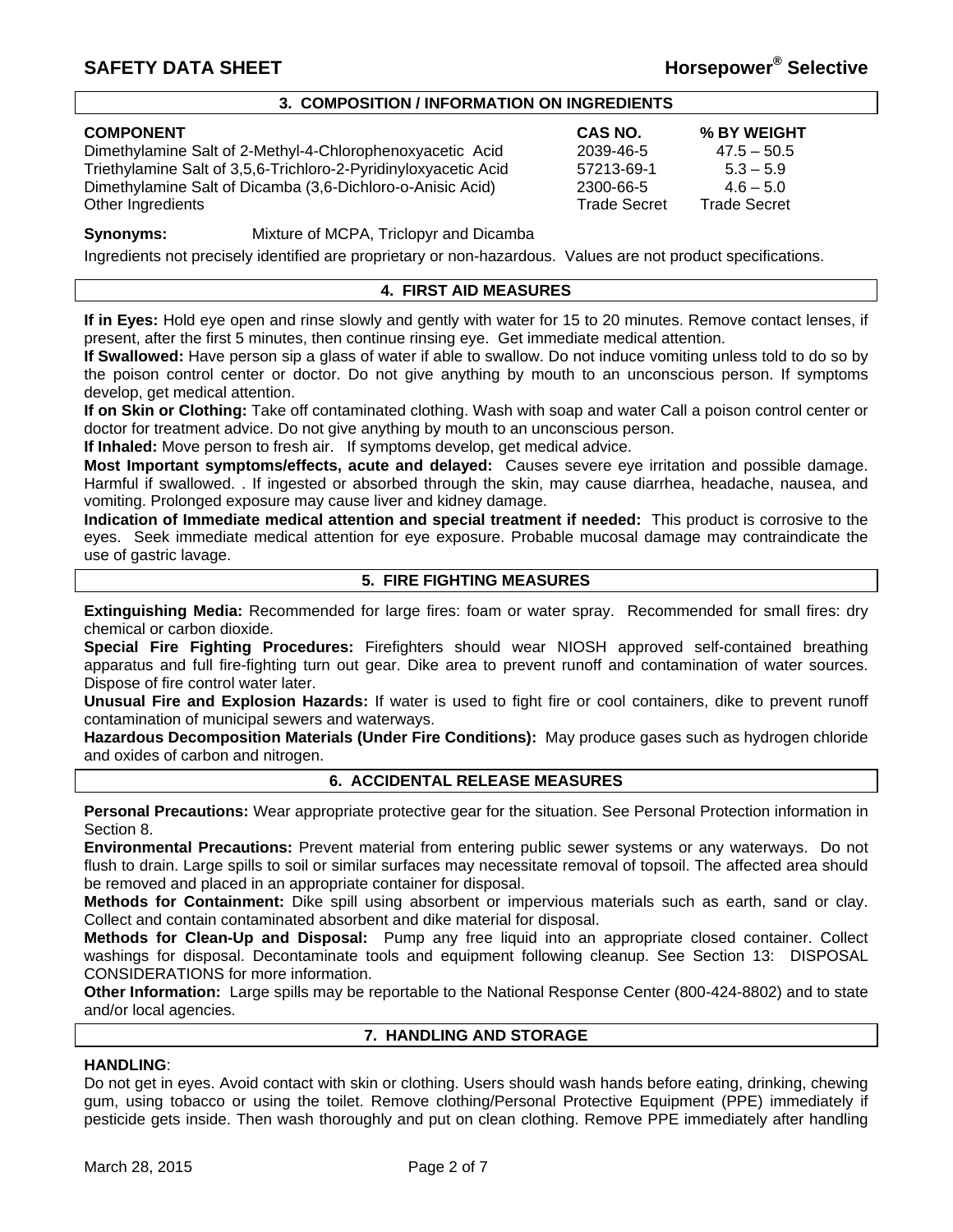this product. Wash the outside of gloves before removing. As soon as possible, wash thoroughly and change into clean clothing.

## **STORAGE:**

Always store pesticides in a secured warehouse or storage building. Store at temperatures above 32º F. If allowed to freeze, remix before using. This does not alter this product. Containers should be opened in wellventilated areas. Keep container tightly sealed with not in use. Do not stack cardboard cases more than two pallets high. Do not store near open containers of fertilizer, seed or other pesticides. Do not contaminate water, food or feed by storage or disposal.

## **8. EXPOSURE CONTROLS / PERSONAL PROTECTION**

## **Engineering Controls:**

Where engineering controls are indicated by specific use conditions or a potential for excessive exposure, use local exhaust ventilation at the point of generation.

## **Personal Protective Equipment:**

**Eye/Face Protection:** To avoid contact with eyes, wear chemical goggles. An emergency eyewash or water supply should be readily accessible to the work area.

**Skin Protection:** To avoid contact with skin, wear long pants, long-sleeved shirt, shoes plus socks, and chemical-resistant gloves made of any waterproof material. For overhead exposure, wear chemical-resistant headgear. Washing facilities should be readily accessible to the work area.

**Respiratory Protection:** Not normally required. If vapors or mists exceed acceptable levels, wear NIOSH approved air-purifying respirator with cartridges/canisters approved for use against pesticides.

**General Hygiene Considerations:** Personal hygiene is an important work practice exposure control measure and the following general measures should be taken when working with or handling this material: 1) do not store, use and/or consume foods, beverages, tobacco products, or cosmetics in areas where this material is stored; 2) wash hands and face carefully before eating, drinking, using tobacco, applying cosmetics or using the toilet.

## **Exposure Guidelines:**

|                              | <b>OSHA</b> |             | <b>ACGIH</b> |             |      |
|------------------------------|-------------|-------------|--------------|-------------|------|
| <b>Component</b>             | TWA         | <b>STEL</b> | TWA          | <b>STEL</b> | Unit |
| DMA Salt MCPA                | ΝE          | <b>NE</b>   | NE           | <b>NE</b>   |      |
| <b>TEA Salt of Triclopyr</b> | <b>NE</b>   | <b>NE</b>   | <b>NE</b>    | <b>NE</b>   |      |
| DMA Salt of Dicamba          | ΝE          | <b>NE</b>   | NE           | NE          |      |
| Other ingredients            | ΝE          | NE          | NE           | <b>NE</b>   |      |

NE = Not Established

## **9. PHYSICAL AND CHEMICAL PROPERTIES**

| Appearance:<br>Odor:                          | Light amber colored liquid<br>Amine odor  |
|-----------------------------------------------|-------------------------------------------|
| <b>Odor threshold:</b>                        | No data available                         |
| pH:                                           | 7.5 @ 25°C                                |
| <b>Melting point/freezing point:</b>          | No data available                         |
| Initial boiling point and boiling range       | No data available                         |
| <b>Flash point:</b>                           | Not applicable due to aqueous formulation |
| <b>Evaporation rate:</b>                      | No data available                         |
| Flammability (solid, gas):                    | No data available                         |
| Upper/lower flammability or explosive limits: | No data available                         |
| Vapor pressure:                               | No data available                         |
| Vapor density:                                | No data available                         |
| <b>Relative density:</b>                      | 1.15 g/cc @ 25° C                         |
| Solubility(ies):                              | Soluble                                   |
| Partition coefficient: n-octanol/water:       | No data available                         |
| <b>Autoignition temperature:</b>              | No data available                         |
| <b>Decomposition temperature:</b>             | No data available                         |
| <b>Viscosity:</b>                             | 29.0 cPs $@25°C$                          |

**Note:** Physical data are typical values, but may vary from sample to sample. A typical value should not be construed as a guaranteed analysis or as a specification.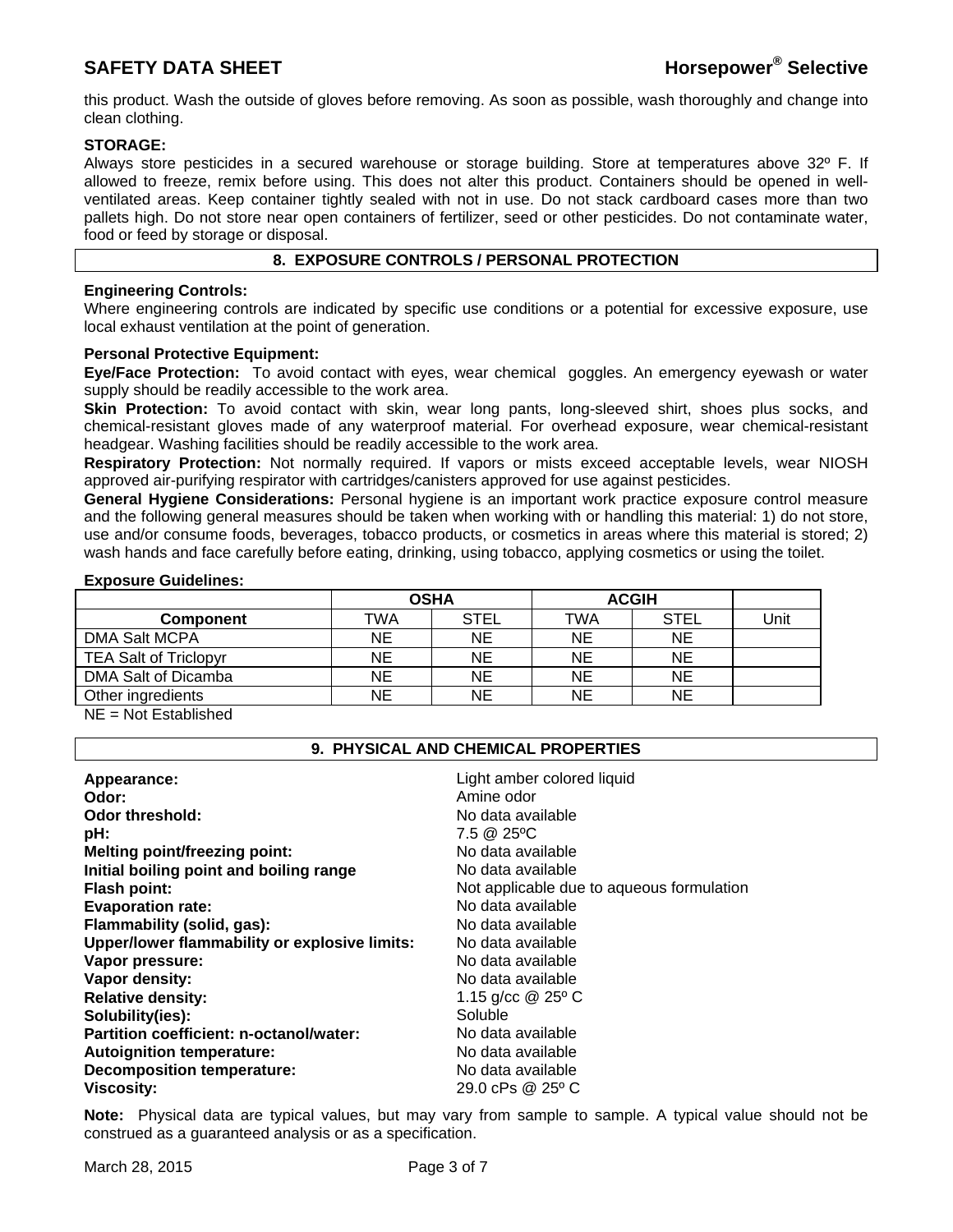## **10. STABILITY AND REACTIVITY**

**Reactivity:** Not reactive

**Chemical Stability:** This material is stable under normal handling and storage conditions.

**Possibility of Hazardous Reactions:** Will not occur.

**Conditions to Avoid:** Excessive heat. Do not store near heat or flame.

**Incompatible Materials:** Strong oxidizing agents: bases and acids.

**Hazardous Decomposition Products:** Under fire conditions may produce gases such as hydrogen chloride and oxides of carbon and nitrogen.

**Hazardous Reactions:** Hazardous polymerization will not occur.

## **11. TOXICOLOGICAL INFORMATION**

**Likely Routes of Exposure:** Inhalation, eye and skin contact.

**Eye Contact:** Severely irritating. May cause irreversible eye damage. Vapors and mist can cause irritation.

**Skin Contact:** Minimally irritating to the skin. Overexposure by skin absorption may cause symptoms similar to those for ingestion.

**Ingestion:** Harmful if swallowed. May cause nausea, vomiting, abdominal pain, decreased blood pressure, muscle weakness, muscle spasms.

**Inhalation:** Minimally irritating. May irritate the respiratory tract or cause dizziness.

### **Symptoms of Exposure:**

**Delayed, immediate and chronic effects of exposure:** Prolonged exposure may cause liver and kidney damage.

### **Toxicological Data:**

Data from laboratory studies on this product are summarized below:

**Oral:** Rat LD<sub>50</sub>: 1,207 mg/kg

**Dermal:** Rabbit LD<sub>50</sub>: >2,700 mg/kg

**Inhalation:** Rabbit: 4-hr  $LC_{50}$ :  $>2.2$  mg/L (no mortality at highest dose)

**Eye Irritation:** Rabbit: Severely Irritating/Corrosive

**Skin Irritation: Rabbit: Slightly irritating** 

**Skin Sensitization:** Not a contact sensitizer in guinea pigs following repeated skin exposure.

**Subchronic (Target Organ) Effects:** Repeated overexposure to phenoxy herbicides may cause effects to liver, kidneys, blood chemistry, and gross motor function. Rare cases of peripheral nerve damage have been reported, but extensive animal studies have failed to substantiate these observations, even at high doses for prolonged periods. Excessive exposure to Triclopyr may cause liver or kidney effects. Repeated overexposure to dicamba may cause liver changes or a decrease in body weight.

**Carcinogenicity / Chronic Health Effects:** The International Agency for Research on Cancer (IARC) lists exposure to chlorophenoxy herbicides as a class 2B carcinogen, the category for limited evidence for carcinogenicity in humans. However, newer rat and mouse lifetime feeding studies did not show carcinogenic potential for MCPA. Triclopyr did not cause cancer in laboratory studies. Dicamba did not cause cancer in longterm animals studies. The U.S. EPA has given triclopyr and dicamba a Class D classification (not classifiable as to human carcinogenicity).

**Reproductive Toxicity:** In laboratory animal studies, MCPA has caused effects on reproduction but only at doses that produced significant toxicity to the parent animals. MCPA studies in laboratory animals have shown testicular effects and lower male fertility. For triclopyr, in laboratory animal studies, effects on reproduction have been seen only at doses that produced significant toxicity to the parent animals. Dicamba did not interfere with fertility in reproduction studies in laboratory animals.

**Developmental Toxicity:** MCPA studies in laboratory animals have shown decreased fetal body weights and delayed development in the offspring at doses toxic to mother animals. For triclopyr, birth defects are unlikely. Even exposures having an adverse effect on the mother should have no effect on the fetus. Animal tests with dicamba have not demonstrated developmental effects.

**Genotoxicity:** There have been some positive and some negative studies, but the weight of evidence is that MCPA is not mutagenic. Animal tests with triclopyr and dicamba did not demonstrate mutagenic effects.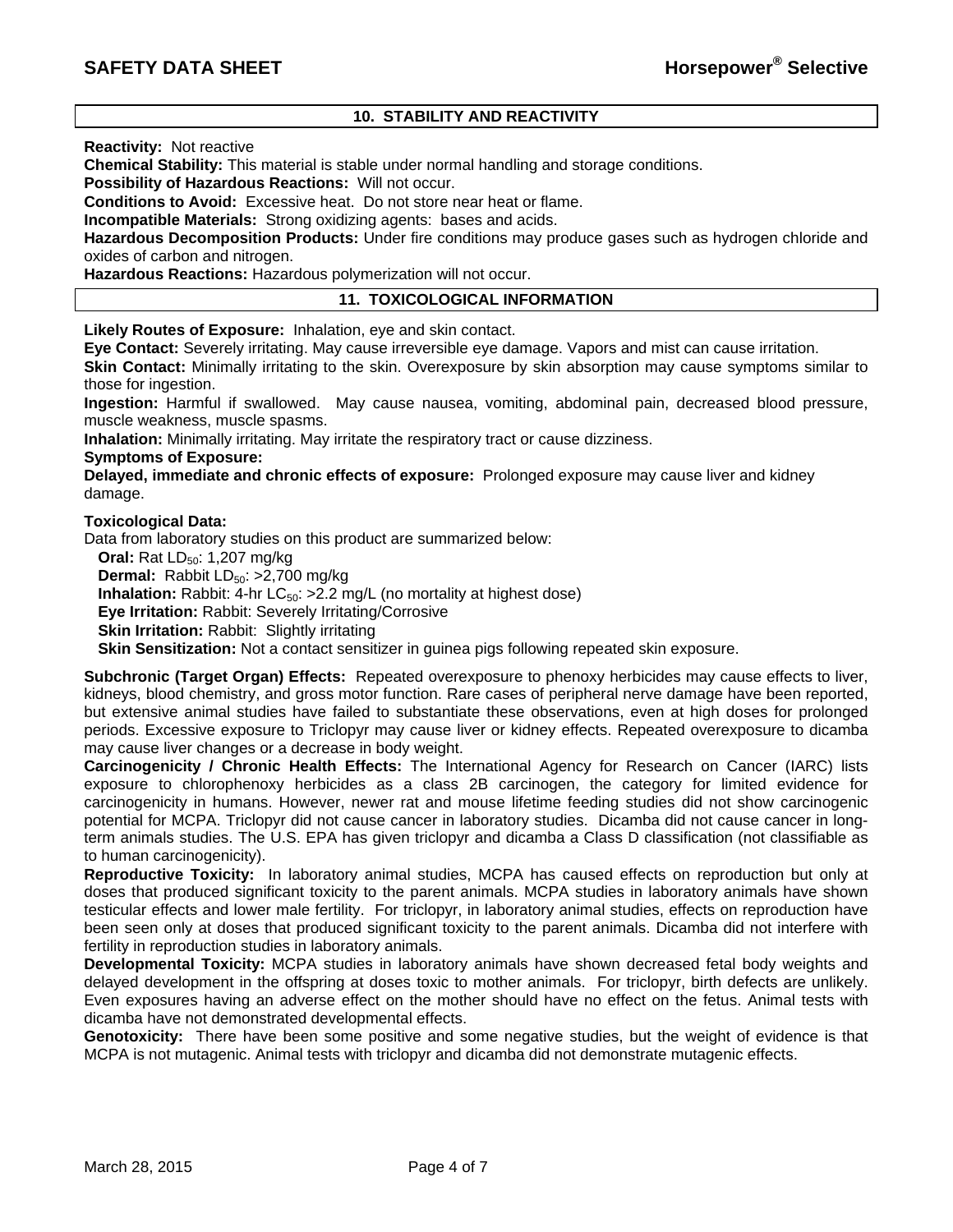## **Assessment Carcinogenicity:**

This product contains substances that are considered to be probable or suspected human carcinogens as follows:

|                                                                                                                                                                |                                                      | <b>Regulatory Agency Listing As Carcinogen</b> |                                                                                  |            |                                                                                                                                                             |
|----------------------------------------------------------------------------------------------------------------------------------------------------------------|------------------------------------------------------|------------------------------------------------|----------------------------------------------------------------------------------|------------|-------------------------------------------------------------------------------------------------------------------------------------------------------------|
| <b>Component</b>                                                                                                                                               |                                                      | <b>ACGIH</b>                                   | <b>IARC</b>                                                                      | <b>NTP</b> | <b>OSHA</b>                                                                                                                                                 |
| Chlorophenoxy Herbicides (MCPA)                                                                                                                                |                                                      | No.                                            | 2B                                                                               | No.        | No.                                                                                                                                                         |
| <b>TEA Salt of Triclopyr</b>                                                                                                                                   |                                                      | No                                             | No.                                                                              | No.        | No.                                                                                                                                                         |
| DMA Salt of Dicamba                                                                                                                                            |                                                      | No.                                            | No                                                                               | No.        | No.                                                                                                                                                         |
| Other Ingredients                                                                                                                                              |                                                      | No                                             | No.                                                                              | No.        | No                                                                                                                                                          |
| <b>12. ECOLOGICAL INFORMATION</b>                                                                                                                              |                                                      |                                                |                                                                                  |            |                                                                                                                                                             |
| <b>Ecotoxicity:</b><br>Data on MCPA DMA:<br>96-hour LC <sub>50</sub> Bluegill:<br>96-hour LC <sub>50</sub> Rainbow Trout:<br>48-hour EC <sub>50</sub> Daphnia: | $>310$ mg/l<br>230 mg/l<br>190 mg/l                  |                                                | Bobwhite Quail Oral LD <sub>50</sub> :<br>Mallard Duck 8-day Dietary $LC_{50}$ : |            | 390 mg/kg<br>>5,620 mg/kg                                                                                                                                   |
| Data on Triclopyr TEA:<br>96-hour LC <sub>50</sub> Bluegill:<br>96-hour LC <sub>50</sub> Rainbow Trout:<br>48 hour EC <sub>50</sub> Daphnia:                   | 893 mg/l<br>$613$ mg/l<br>947 mg/l                   |                                                |                                                                                  |            | Bobwhite Quail 8-day Dietary $LC_{50}$ : >10,000 mg/kg<br>Mallard Duck Oral $LD_{50}$ : 2,055 mg/kg<br>Mallard Duck 8-day Dietary $LC_{50}$ : >10,000 mg/kg |
| Data on Dicamba:<br>96-hour LC <sub>50</sub> Bluegill:<br>96-hour LC <sub>50</sub> Rainbow Trout:<br>48-hour EC <sub>50</sub> Daphnia:                         | $135 \text{ mg/l}$<br>$135 \text{ mg/l}$<br>110 mg/l |                                                |                                                                                  |            | Bobwhite Quail 8-day Dietary $LC_{50}$ : >10,000 mg/kg<br>Mallard Duck 8-day Dietary $LC_{50}$ : >10,000 mg/kg                                              |

### **Environmental Fate:**

MCPA DMA rapidly dissociates to parent MCPA in the environment. In soil, MCPA is microbially degraded with a typical half-life of approximately 10 to 14 days. In laboratory and field studies, Triclopyr TEA rapidly dissociates to parent acid in the environment. Triclopyr is moderately persistent and mobile. In soil, the predominant degradation pathway is microbial and the average half-life is 30 days. Half-lives tend to be shorter in warm, moist soils with a high organic content. The predominant degradation pathway for triclopyr in water is photodegradation and the average half-life is one day. Dicamba poorly binds to soil particles, is potentially mobile in the soil and highly soluble in water. Aerobic soil metabolism is the main degradative process for dicamba with a typical halflife of 2 weeks. Degradation is slower when low soil moisture limits microbe populations. In water, microbial degradation is the main route of dicamba dissipation. Aquatic hydrolysis, volatilization, adsorption to sediments, and bioconcentration are not expected to be significant.

## **13. DISPOSAL CONSIDERATIONS**

## **Waste Disposal Method:**

Pesticide wastes are acutely hazardous. If container is damaged or if pesticide has leaked, contain all spillage. Absorb and clean up all spilled material with granules or sand. Place in a closed labeled container for proper disposal. Improper disposal of excess pesticide, spray mixtures, or rinsate is a violation of Federal law. If these wastes cannot be disposed of by use according to label instructions, contact your State Pesticide or Environmental Control Agency, or the Hazardous Waste representative at the nearest EPA Regional Office for guidance.

## **Container Handling and Disposal:**

**Nonrefillable Containers 5 Gallons or Less:** Nonrefillable container. Do not reuse or refill this container. Triple rinse container (or equivalent) promptly after emptying. Triple rinse as follows: Empty the remaining contents into application equipment or a mix tank and drain for 10 seconds after the flow begins to drip. Fill the container 1/4 full with water and recap. Shake for 10 seconds. Pour rinsate into application equipment or a mix tank or store rinsate for later use or disposal. Drain for 10 seconds after the flow begins to drip. Repeat this procedure two more times. Then offer for recycling or reconditioning, or puncture and dispose of in a sanitary landfill, or by other procedures approved by State and local authorities. Plastic containers are also disposable by incineration, or, if allowed by State and local authorities, by burning. If burned stay out of smoke.

**Nonrefillable containers larger than 5 gallons:** Nonrefillable container. Do not reuse or refill this container. Offer for recycling if available. Triple rinse or pressure rinse container (or equivalent) promptly after emptying.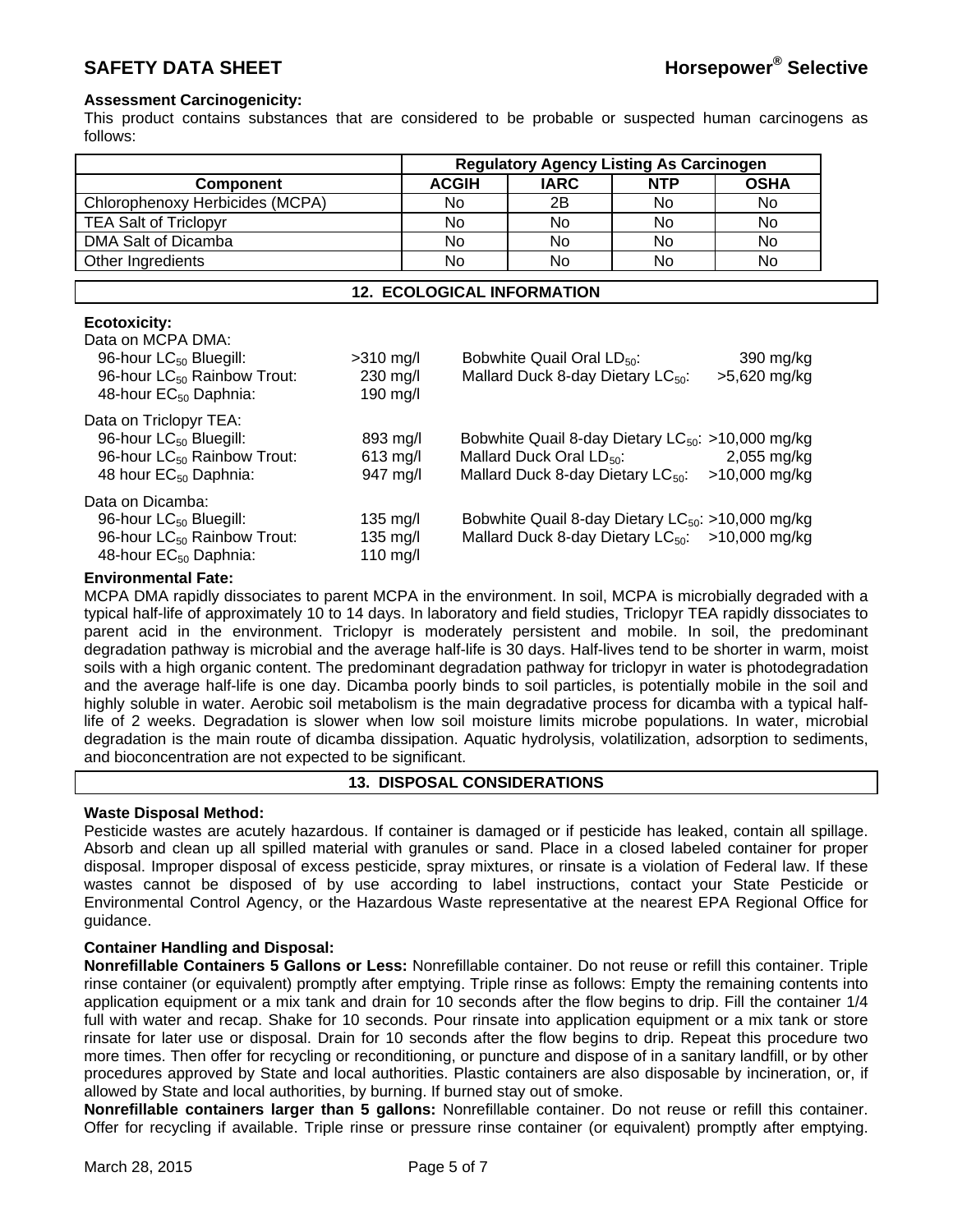# **SAFETY DATA SHEET All and SAFETY DATA SHEET Horsepower®** Selective

Triple rinse as follows: Empty the remaining contents into application equipment or a mix tank. Fill the container 1/4 full with water. Replace and tighten closures. Tip container on its side and roll it back and forth, ensuring at least one complete revolution, for 30 seconds. Stand the container on its end and tip it back and forth several times. Turn the container over onto its other end and tip it back and forth several times. Empty the rinsate into application equipment or a mix tank or store rinsate for later use or disposal. Repeat this procedure two more times. Pressure rinse as follows: Empty the remaining contents into application equipment or a mix tank and continue to drain for 10 seconds after the flow begins to drip. Hold container upside down over application equipment or mix tank or collect rinsate for later use or disposal. Insert pressure rinsing nozzle in the side of the container, and rinse at about 40 psi for at least 30 seconds. Drain for 10 seconds after the flow begins to drip.

**Refillable containers larger than 5 gallons:** Refillable container. Refill this container with pesticide only. Do not reuse this container for any other purpose. Cleaning the container before final disposal is the responsibility of the person disposing of the container. Cleaning before refilling is the responsibility of the refiller. To clean the container before final disposal, empty the remaining contents from this container into application equipment or a mix tank. Fill the container about 10% full with water and, if possible, spray all sides while adding water. Agitate vigorously or recirculate water with the pump for two minutes. Pour or pump rinsate into application equipment or rinsate collection system. Repeat this rinsing procedure two more times.

## **14. TRANSPORTATION INFORMATION**

Follow the precautions indicated in Section 7: HANDLING AND STORAGE of this SDS.

**DOT:** Non Regulated

**IMDG** 

Non-regulated

#### **IATA**

Non Regulated

### **15. REGULATORY INFORMATION**

#### **EPA FIFRA INFORMATION**

This chemical is a pesticide product registered by the United States Environmental Protection Agency and is subject to certain labeling requirements under federal pesticide law. These requirements differ from the classification criteria and hazard information required for safety data sheets (SDS), and for workplace labels of non-pesticide chemicals. The hazard information required on the pesticide label is reproduced below. The pesticide label also includes other important information, including directions for use.

DANGER. Corrosive. Causes irreversible eye damage. Harmful if swallowed or absorbed through skin. Do not get in eyes, on skin or on clothing. Avoid contact with eyes, skin or clothing.

## **U.S. FEDERAL REGULATIONS**

**TSCA Inventory:** This product is exempted from TSCA because it is solely for FIFRA regulated use.

#### **SARA Hazard Notification/Reporting:**

**Hazard Categories Under Criteria of SARA Title III Rules (40 CFR Part 370.66):**

Acute Health, Chronic Health

## **Section 313 Toxic Chemical(s):**

Triclopyr, Triethylammonium Salt (CAS No. 57213-69-1) – 5.3 to 5.9% equivalent by weight in product Dimethylamine Dicamba (CAS No. 2300-66-5)  $-4.6$  to 5.0% equivalent by weight in product

## **Reportable Quantity (RQ) under U.S. CERCLA:**

None

#### **RCRA Waste Code:**

Under RCRA, it is the responsibility of the product user to determine at the time of disposal, whether a material containing the product or derived from the product should be classified as a hazardous waste.

### **State Information:**

Other state regulations may apply. Check individual state requirements.

**California Proposition 65:** Not Listed.